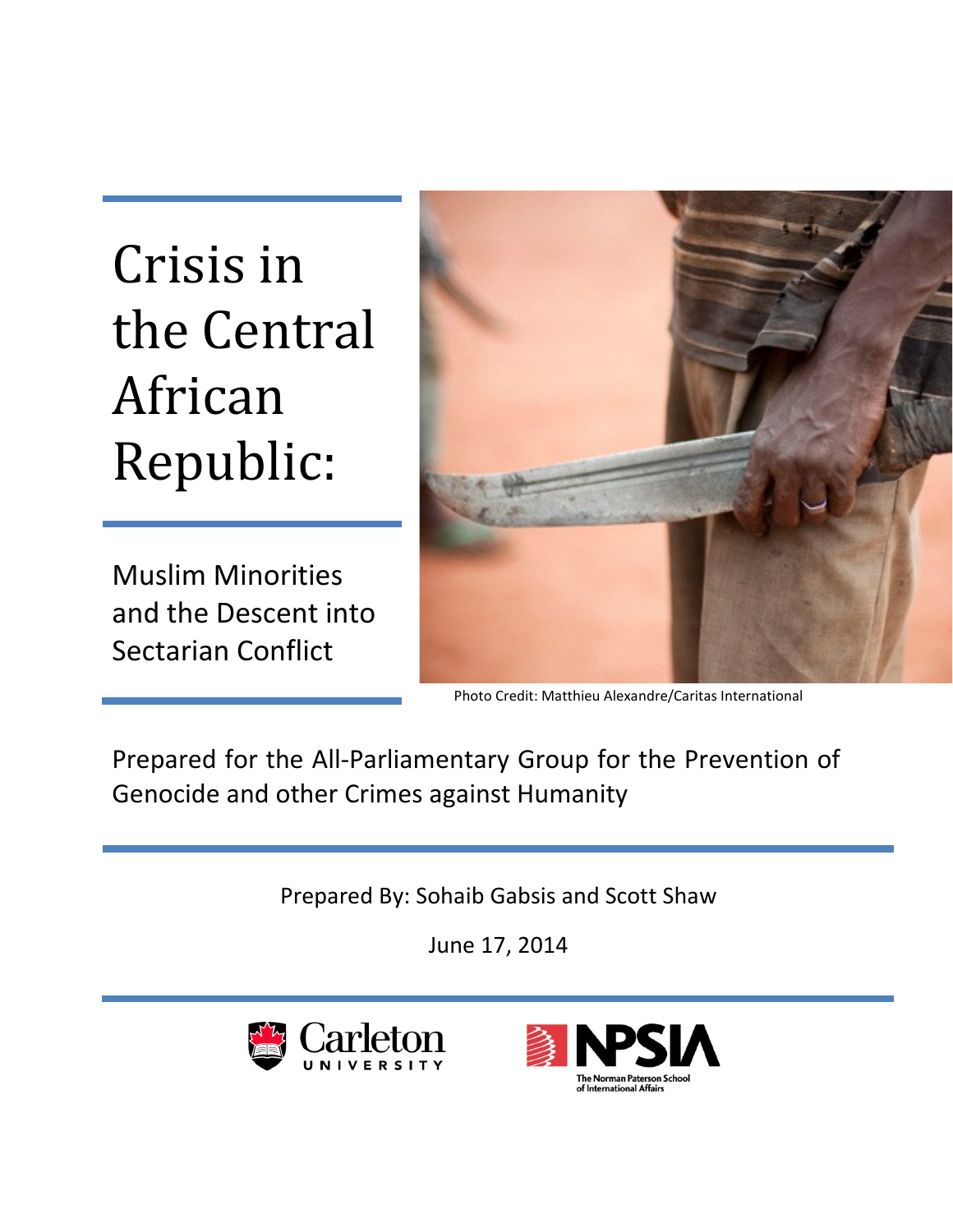### **Executive Summary**

Over the past year, the Central African Republic (CAR), a small but resource-rich country of 4.6 million inhabitants, has descended into sectarian violence. This violence has already claimed the lives of thousands and displaced over a million. Of particular concern is the country's Muslim minority who are increasingly being driven out of Christian-dominated and urban areas, in a situation which risks descending into a *de facto* ethno-religious cleansing and division of the country along religious lines. This report analyzes the background and causes of this violence, and examines the risks facing the Muslim minority population of CAR. It concludes with recommendations to the All-Party Parliamentary Group for the Prevention of Genocide and Other Crimes against Humanity.

## **Background to the Sectarian Violence**

The Muslim minority in the Central African Republic (CAR) comprises roughly 15% of the population in a nation of about 4.6 million.<sup>1</sup> They are split between the merchant class who tend to live in the major cities, and pastoral farmers/herders, who live in the rural northeast. Muslims originally migrated to the country in the early 19th century as traders, with Muslims currently comprising most of CAR's merchant class in the urban areas and especially in Bangui. Most of the remainder of the Muslim population in CAR lives in the northeastern parts of the country (see Annex II), near the borders with Chad, Sudan, and South Sudan. This region is resourcerich, containing CAR's major petroleum extraction and diamond mining developments, but is also one of the country's poorest areas and one long-neglected by the central government (see Annex III). $<sup>2</sup>$ </sup>

The current sectarian violence must be understood in the context of the Séléka rebellion which overthrew President François Bozizé in March of 2013. Bozizé came to power in 2003 when he overthrew Ange-Félix Patassé. Through his 10 years in power, he consistently placed family members and others from his Gbaya tribe in positions of power, while gradually displacing others (including future Séléka leaders) from this inner circle.<sup>3</sup> As dissent against his rule mounted, especially in the historically poor and under-governed northeast, Bozizé turned to a possible Disarmament, Demobilization, and Reintegration (DDR) settlement with those groups. This process was outlined in the 2007 Birao Peace Agreement.<sup>4</sup> Although the process was greeted by rebels with great enthusiasm, Bozizé failed to implement many of its recommendations, and by 2012 many of the groups were sufficiently disillusioned to begin organized rebellion. They were joined by many former politicians and prominent officials under Bozizé, such as Michel Djotodia and Firmin Findiro, who were alienated by the President's increasing nepotism and paranoia.<sup>5</sup>

Particularly active in rebelling were the groups Union des forces démocratiques pour le rassemblement (UFDR) and the Convention des patriotes pour la justice et la paix (CPJP). These two groups eventually formed an alliance of convenience and rallied under Djotodia to form the largely-Muslim "Séléka". The Séléka moved quickly and by December 2012 were outside the capital of Bangui.<sup>6</sup> In March 2013, Séléka attacked and captured Bangui, killing 13 South African soldiers and ousting Bozizé.<sup>7</sup>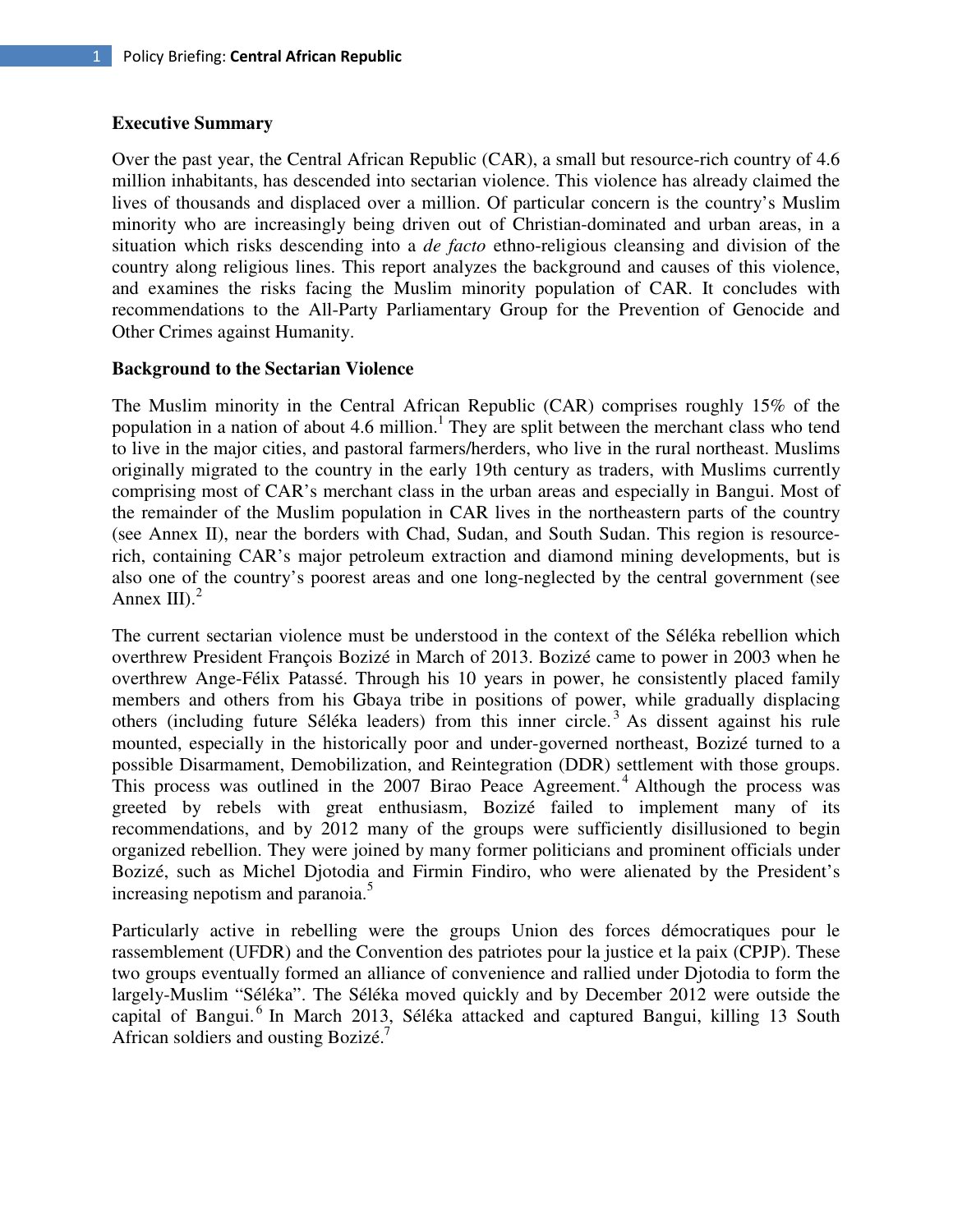Djotodia became the leader of a so-called 'transitional' government in March 2013, but the Séléka coalition began unravelling amid widespread raping, looting, and killing by Séléka militants. In an attempt to restore order, Djotodia officially disbanded the Séléka in August 2013 and set up a transitional parliament and a process to return the country to democratic rule. This failed to rein in Séléka militants, who continued to steal and kill rather indiscriminately.<sup>8</sup> The ongoing anarchy also prompted largely Christian groups within CAR to organize local selfdefence militias, labelling themselves "anti-Balaka" (anti-machete) groups. These groups, believing the Muslim Séléka to be deliberately targeting them, began orchestrating reprisal attacks against Muslims in Bangui and in the countryside.<sup>9</sup> Due to the ongoing violence and chaos, Djotodia was pressured to resign in January 2014, and Catherine Samba-Panza has been chosen as interim president. $10$ 

Since the Séléka coup, the situation between Christian and Muslim communities has continued to deteriorate. As Séléka rebels have retreated, anti-Balaka militants have increasingly committed atrocities against Muslims in the centre-west: beating and killing small groups of suspected Muslims, burning mosques, and looting abandoned houses. These armed factions have also increasingly been using language and propaganda to 'cleanse' Muslims out of CAR. Public lynchings, rape, mutilation, and even cannibalism have been reported.<sup>11 12</sup> Over 80% of the Muslim population have left their homes in the capital of Bangui and over 100,000 have fled Christian-dominated areas.  $^{13}$  The continuing cycle of violence and reprisal has segregated Bangui between Muslim and Christian communities, and led to a massive exodus of CAR's Muslims, in what many observers are labelling ethnic cleansing.<sup>14</sup>

2,000 French troops and 6,000 African Union (MISCA) troops were deployed in late 2013,<sup>15</sup> but have been unable to stop the sectarian violence.<sup>16</sup> Recognizing this, the EU has agreed to deploy up to  $1,000$  troops to Bangui,  $17$  while the UN has authorized the United Nations Multidimensional Integrated Stabilization Mission in the Central African Republic (MINUSCA), a force of 12,000, to be deployed by September 2014.<sup>18</sup> Unfortunately, MINUSCA remains critically short on both funding and troop contributions.<sup>19</sup> <sup>20</sup>

## **Underlying Causes of the Sectarian Violence**

While the violence has taken on a religious dimension to it, this report finds that it is not a *religious* conflict per se. Rather, it argues that the sectarian violence is a product of a *political* conflict between northern rebels (Séléka) and the central government (Bozizé) which has set in motion certain drivers which have transformed the conflict into one of sectarian violence.

## *A. Regional Interference*

The Séléka rebellion was caused in large part by the gradual regional withdrawal of support for Bozizé's rule. Bozizé was able to seize power in 2003 in large part thanks to the approval of CAR's neighbours (and the benign neglect of France), who were fed up with Ange-Félix Patassé's rule.<sup>21</sup> Over time, however, this support waned.<sup>22</sup> By 2012, none of CAR's neighbours, or France, was willing to heed his calls for support against rebels. Chad even withdrew its Presidential Guard troops, some of the most capable forces in the country.<sup>23</sup> In fact, Chad, apparently angry at Bozizé for failing to negotiate effectively with the rebels, began releasing rebels held in the country under house arrest in the fall of  $2012<sup>24</sup>$  There are widespread reports of Chadian mercenaries in Séléka, $25$  as well as allegations that the Chadian military has actively helped Séléka militants along the border.<sup>26</sup> Chad's role in the current sectarian violence has been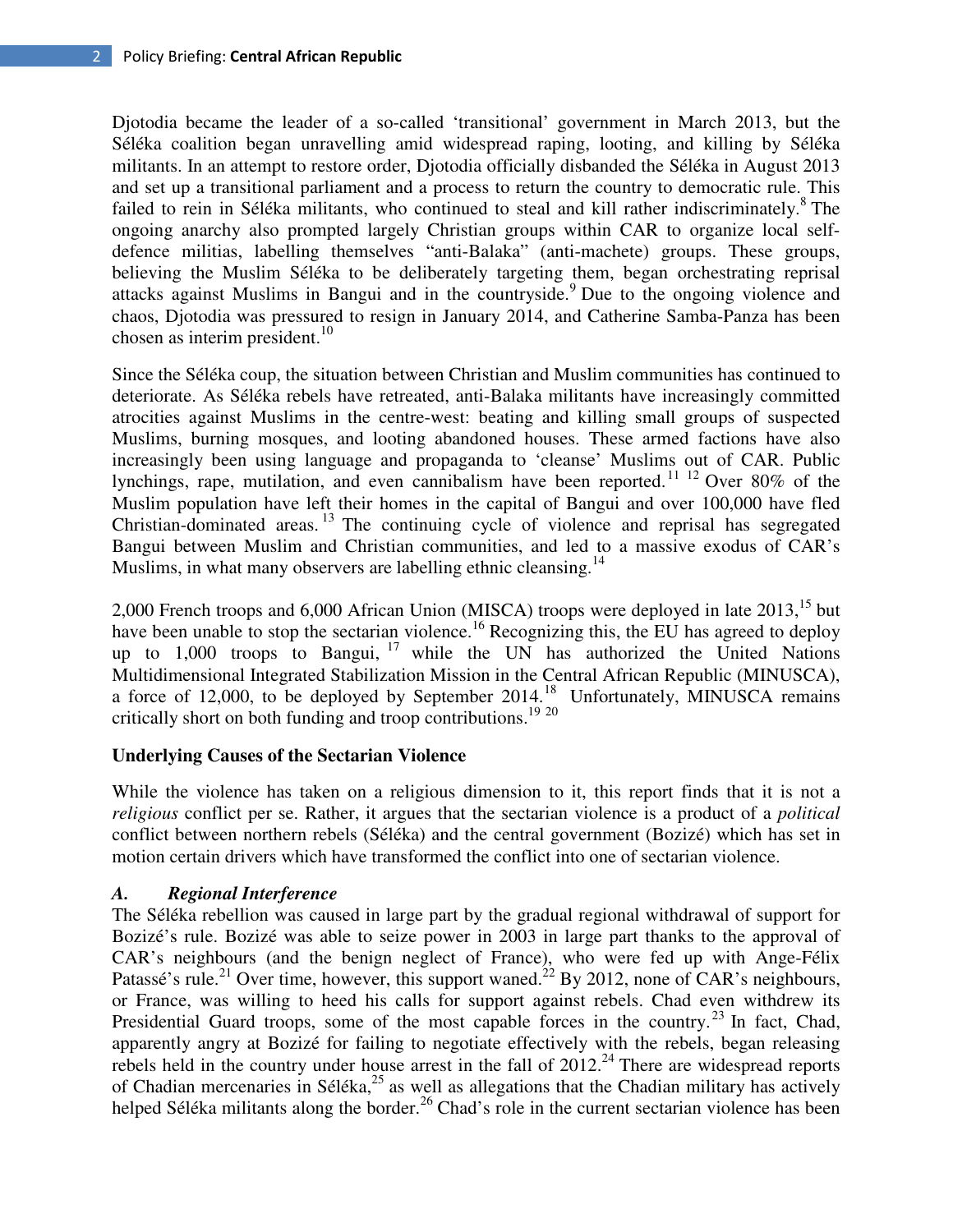to accelerate the *de facto* segregation of the population of CAR. Its peacekeepers have helped Séléka retreat north to consolidate a base of operations, and have evacuated thousands of Muslims <sup>27</sup> northward to that base. In addition, Chad, along with other countries such as Cameroon and Senegal, has sponsored air evacuation of almost 50,000 Muslims from Bangui International Airport.<sup>28</sup> This report does not seek to criticize this particular policy, but rather to highlight the role that regional states play in the conflict and violence in CAR.

## *B. Control over Resources*

At the heart of this conflict is an unmistakable competition over resources on many levels. There is a perception among many northern Muslims that they have been deprived of their fair share of natural resource wealth by the central government. In fact, this was one of Séléka's main demands during the rebellion. There are also divisions within Séléka which have made it almost impossible to control as a military force. The two main rebel groups in Séléka, UFDR and CPJP, have long fought with each other over control land and natural resources (including diamonds).<sup>29</sup> These divisions, along with the perception of relative deprivation held by many Séléka militants, helps explain the descent into widespread looting and killing upon seizing control of Bangui. Furthermore, many of the Muslims in the urban areas form the bulk of CAR's merchant elite, and thus are seen to have disproportionately benefitted economically in this extremely poor country. There is a significant element of individual greed involved in this sectarian violence; killings and expulsions of Muslims are almost always followed by the looting and removal of objects and materials of value, *and then* by the destruction of remaining property.<sup>30</sup> Thus, in many cases, the targets may on the surface seem to be chosen simply because of their religion, but their wealth may also play a role.

## *C. Breakdown in Security*

The current sectarian violence is largely the product of a catastrophic breakdown in security. Bozizé feared a coup against himself, and so categorically refused to augment the security forces of CAR to the point where they effectively disbanded in the face of the Séléka offensive.<sup>31</sup> This allowed for Séléka militants to essentially run wild once Bangui was under their control. Unable to speak French or Sango in Bangui, Séléka militants relied on Arabic-speaking Muslims to shelter them, consequently using their homes as storehouses for looted goods.<sup>32</sup> Looting was thus seen as disproportionately targeting non-Muslims. With no state-sponsored security force in place, many communities resorted to building their own forces – what would become known as the anti-Balaka militias – to defend themselves from Séléka abuses and looting. In fact, many members of the anti-Balaka are reported to be former members of CAR's armed forces. With the intervention of French and AU forces in late 2013, Séléka began retreating north, but many militants stayed behind in Muslim areas. As the violence continued, communities increasingly began to see the anti-Balaka and ex-Séléka conflict as a Muslim vs. Christian conflict, with anti-Balaka generally operating from Christian areas, and ex-Séléka operating from Muslim areas. Each force thus became the default 'defence' force for their community. Consequently, Christian and Muslim communities began to see each other as security threats and self-segregated out of mutual hostility and insecurity.<sup>33</sup> This is the main proximate driver of the sectarian violence in CAR. While the other two causes are also significant, they are longer-term challenges to be addressed (through regional cooperation and resource-sharing) once a base level of security has been provided.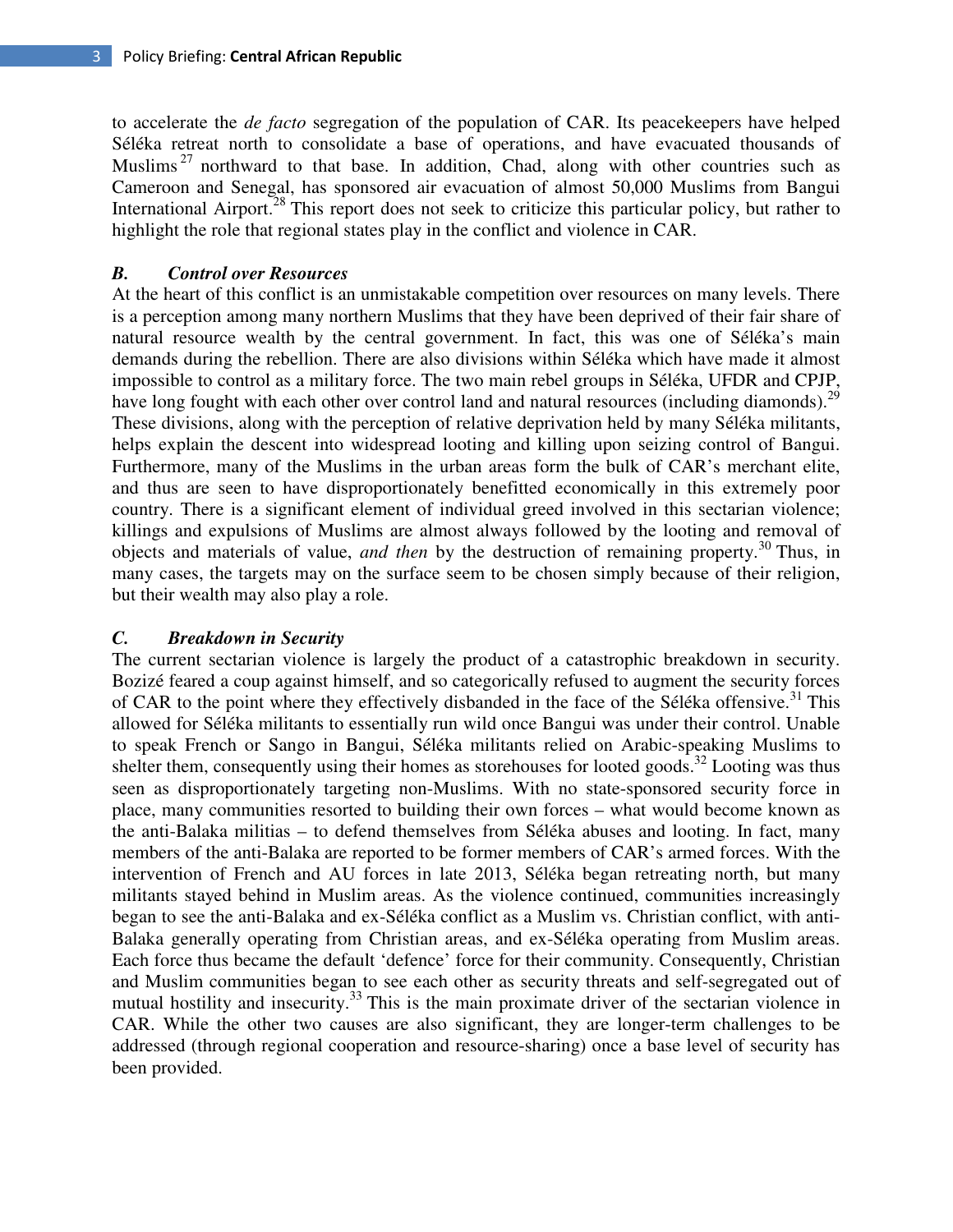#### **The State of the Sectarian Violence in CAR**

Although primarily caused by political conflict and the resulting effects of the Séléka rebellion, the violence is increasingly being seen in CAR in religious terms. Residents are increasingly killing each other over suspicion of belonging to the other religion. For example, CAR's first confirmed case of cannibalism involved residents halting a bus, interrogating the driver to reveal any Muslims on board, hauling a suspected Muslim off, and then beating him to death in front of a cheering crowd. One resident then hacked off a leg and began eating it.<sup>34</sup> In addition, anti-Muslim sentiment and propaganda is especially on the rise.<sup>35</sup> The unofficial anti-Balaka spokesman, Sébastien Wenezoui, has stated that the main purpose of the movement is to protect Christians from Muslims, and to exact revenge upon them.<sup>36</sup> The threats faced by Muslims in Christian-dominated parts of CAR are evident in their increasing evacuation. MISCA has reported that as many as 85% of houses in Bemal and Betoko were burned down, and that more than 2,445 individuals fled from Bernal to Paoua. Moreover, waves of violence have also displaced as many as 23,000 people in north Kaga Bandoro.<sup>37</sup>

Bangui is also becoming increasingly segregated. Red Cross officials have reported that 1,240 bodies were collected from its streets between December 5, 2103 and Feb 26 2014.<sup>38</sup> Most of its largely-Muslim neighbourhoods are entirely empty, with residents either fleeing or coalescing into the last remaining enclave in the neighbourhood of PK5. Human Rights Watch has noted that the Muslim-majority neighbourhoods of PK12, PK13, Miskine, and Kilo 5 have all emptied of their Muslim residents.<sup>39</sup> It is estimated that 80-85% of Bangui's Muslims have fled the city. The violence and tension is also heating up around PK5. On May 29, in a rare show of force, ex-Séléka militants attacked a Christian church located in PK5, killing 17 and kidnapping 27. They were driven off by the arrival of anti-Balaka forces. Christian protests and reprisal violence occurred for days afterwards,<sup>40</sup> with Burundian peacekeepers killing 2 demonstrators in an attempt to quell the unrest. $41$ 

The sectarian violence in CAR has resulted in *de facto* segregation of the country into a Muslim north and a Christian south. Most of CAR's urban Muslims have either fled the country or to the Séléka-controlled northeast. However, there remains some contention among IGOs, Human Rights groups, and the international community as to whether or not the violence in CAR should be classified as ethnic cleansing. Amnesty International has called the violence ethnic cleansing,<sup>42</sup> while Human Rights Watch has warned of the risk.<sup>43</sup> UN Secretary-General Ban Kimoon has also labelled the conflict as "ethno-religious cleansing," and warning that without action the international community could risk repeating another Rwanda.<sup>44</sup>

A recent UN report, however, concluded that labels of ethnic cleansing or genocide were "premature", but argued that there was a significant risk of it becoming that if left unchecked.<sup>45</sup> The main point of contention is over whether or not the violent displacement of Muslims is systematic or organized. Human Rights Watch has noted that the anti-Balaka groups are much more organized than they appear to be,<sup>46</sup> but it is not yet clear if the geographic expulsion of Muslims is a systematic goal or the product of widespread, but local, violence. This report agrees with the UN report that there is not sufficient evidence of a systematic intent to displace Muslims, but that there is a severe risk of it becoming more systematic if the cycle of violence and reprisal attacks between communities is left unchecked.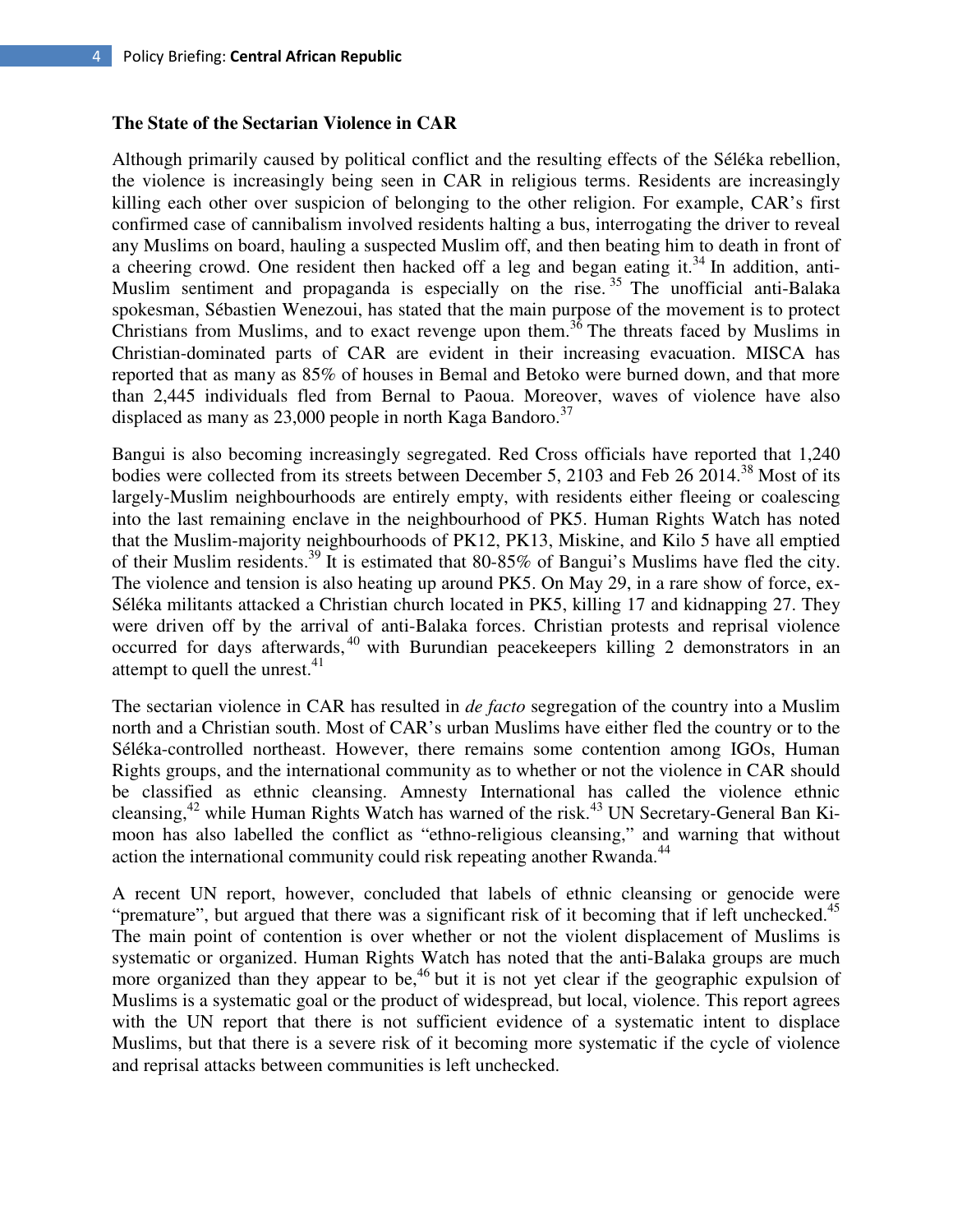## **Policy Implications and Recommendations**

### *A. Implications for Canada*

Canada has modest bilateral diplomatic and trade relations with CAR. Thus, the Canadian government has provided modest humanitarian assistance: \$30 million from 2006-2014 and most recently \$5 million announced in February 2014.<sup>47</sup> Despite the modest relations, there are two important implications for Canada:

- 1) **Regional Diffusion.** The massive exodus of refugees to neighbouring countries adds significant strain to an already fragile region. The World Food Programme (WFP) has declared a level 3 emergency in Cameroon, a country which is also severely impacted by ongoing religious violence in Nigeria.<sup>48</sup> Furthermore, large numbers of refugees have fled to the Democratic Republic of the Congo (DRC), a country of significant Canadian development focus.<sup>49</sup> The bulk of refugees (see Annex I) have fled to southern Chad, a historically restive and region that has opposed President Idriss Déby.<sup>50</sup>
- 2) **Canadian Foreign Policy Principles.** The violence, *de facto* segregation, and risk of widespread ethnic cleansing of Muslims in CAR, represents a threat to Canadian core interests of promoting respect for human rights abroad. Canada's commitments to human rights can be seen in the endorsement of the principles of Responsibility to Protect (R2P), and their embodiment in the Constitution of the All-Party Parliamentary Group for the Prevention of Genocide and Other Crimes against Humanity.<sup>51</sup>

Both of the implications listed above are security-focused, and with this understanding, this paper makes the following recommendations to the Group:

- **1) Lobby the government to take a more assertive stand in warning of the risk of systematic crimes against humanity and/or ethnic cleansing in public statements.** 
	- o There is a lack of political will to get involved in CAR, as evidenced by the limited EU deployment and the continuing personnel and funding shortages in MISCA and MINUSCA. More assertive statements may help build political will in domestic and international circles for greater contributions to peace operations in CAR
- **2) Continue to engage with civil society to monitor the plight of the Muslim minority in CAR, and keep parliament updated on sectarian tensions in the country.** 
	- o The situation remains chaotic on the ground, and organizations in CAR have warned of a severe risk that the violence could become much more systematic. Consistent monitoring is needed to ensure up-to-date information is obtained and indications of widespread crimes against humanity and/or ethnic cleansing may be detected.
- **3) Encourage the government to increase its commitments to peace operations in CAR, including (but not limited to): making airlift capabilities available to the MISCA or MINUSCA missions; and/or increasing Canadian funding contributions to MINUSCA.** 
	- o The government did provide airlift capacity to French troops in Mali as part of peace operations there in  $2013^{52}$  Furthermore, MINUSCA is suffering from both a shortage in manpower and funding; given the government's reluctance to deploy troops to this region,  $\bar{5}$ <sup>3</sup> a funding increase would also help improve security on the ground and reduce sectarian tensions.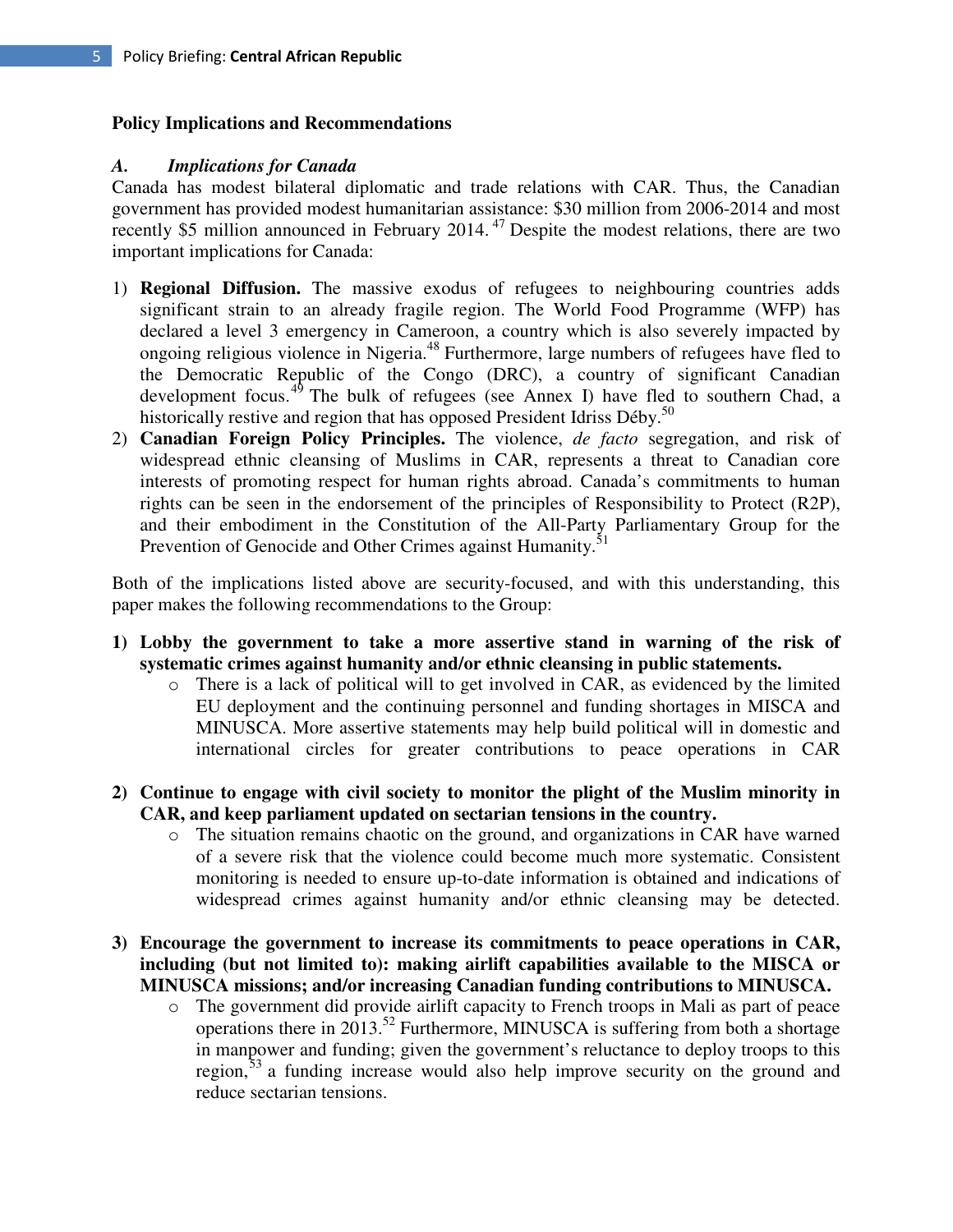

Annex I: IDPs, Refugees and Evacuees between December 2013 and June 2014

Source: United Nations Office for the Coordination of Humanitarian Affairs (OCHA)<sup>54</sup>

**Annex II: Ethnic Divisions in Central African Republic**



Source: *GlobalSecurity.org<sup>55</sup>*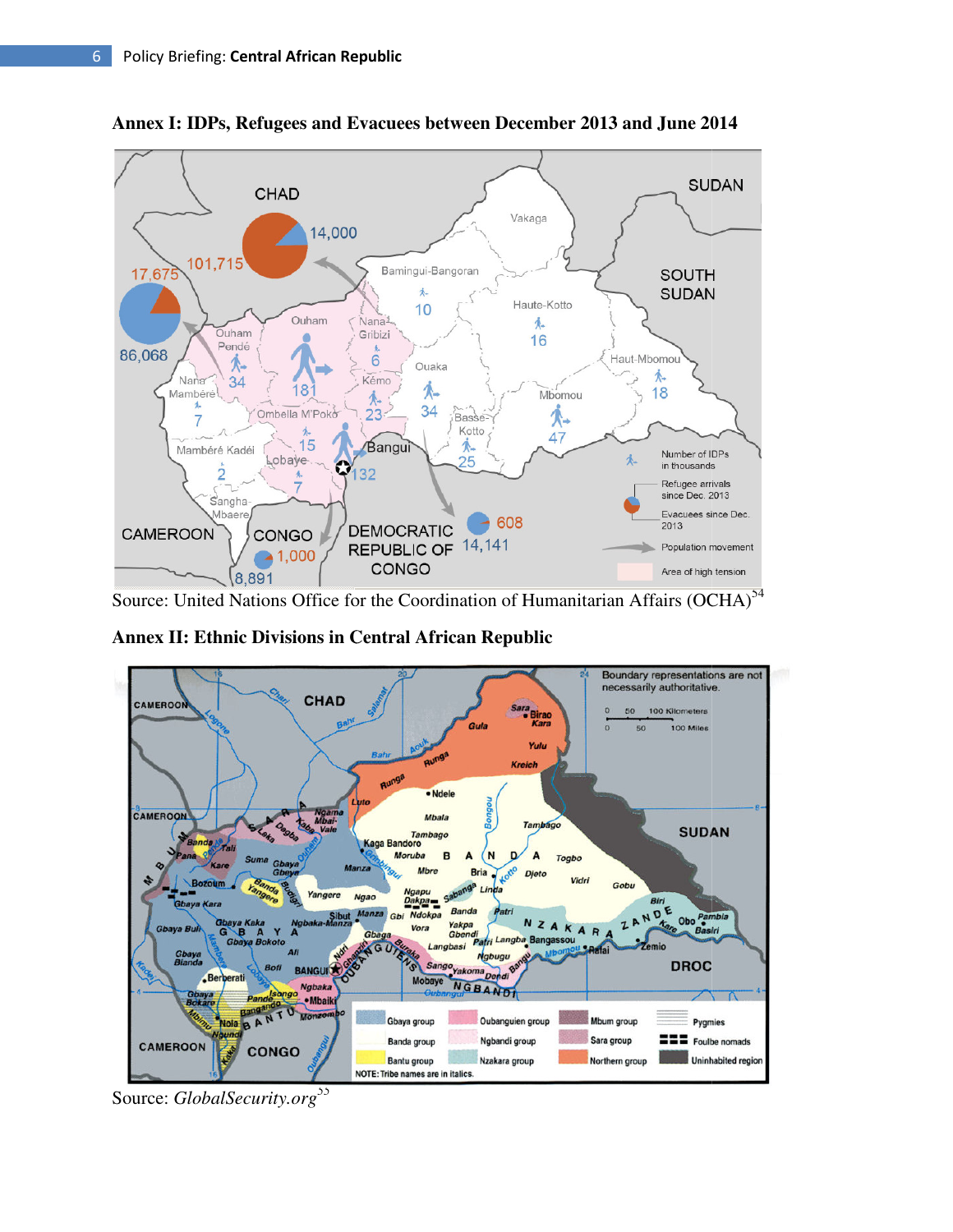

## **Annex III: Mineral Deposits in Central African Republic**

Source: Ken Matthysen and Iain Clarkson, *Gold and Diamonds in the Central African Republic*<sup>56</sup>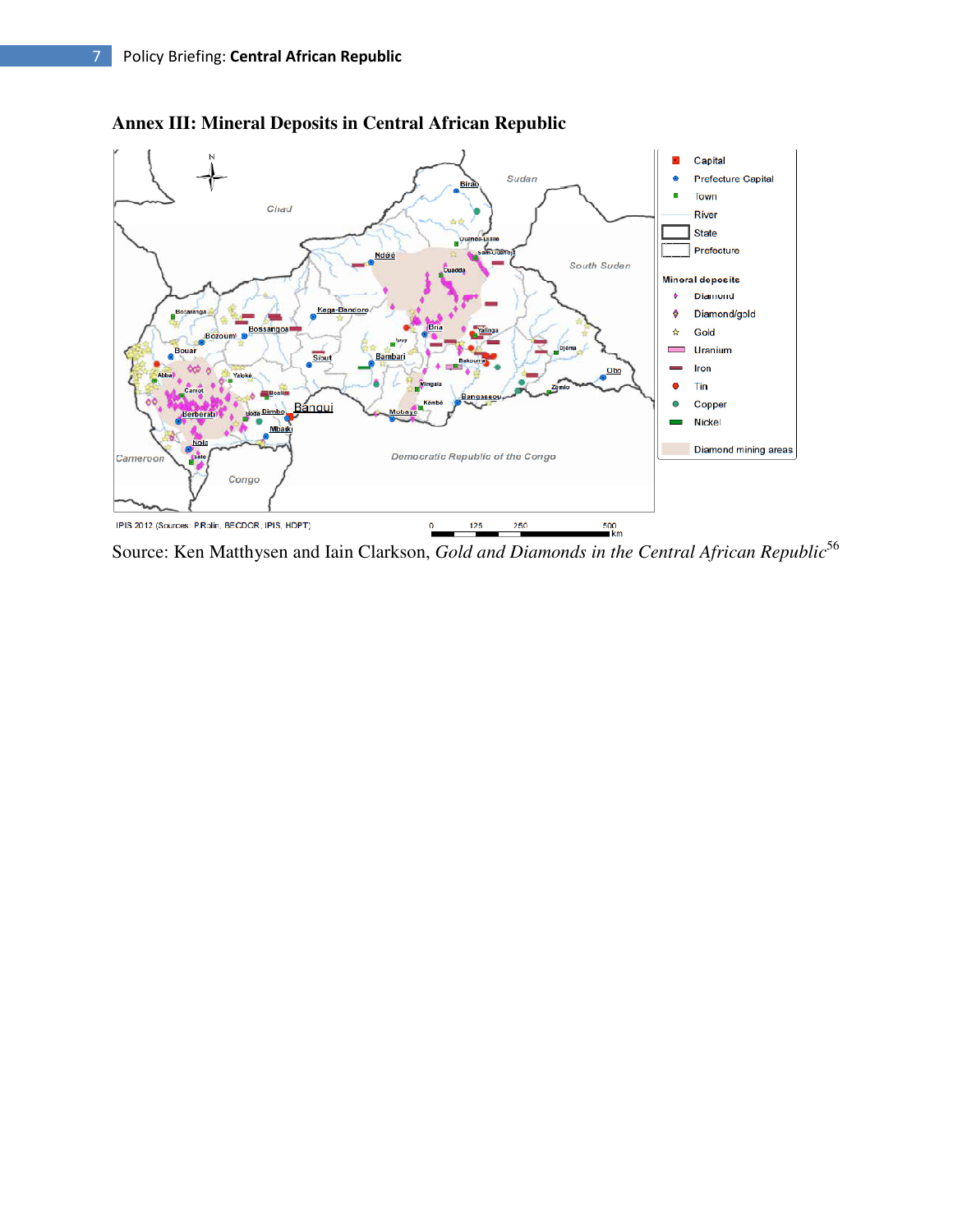#### **Endnotes**

 $\overline{\phantom{a}}$ 

<sup>1</sup> U.S. Department of State, "Central African Republic," *U.S. Department of State*, available at:  $\frac{\text{http://www.state.gov/j/dr/rls/irf/2010/148671.htm}}{2 \text{ So of International Grisic Group}$ <br>  $\frac{\text{Central A frisary}$  Banublie: Priorities of the See International Crisis Group, *Central African Republic: Priorities of the Transition,* **(**Online: Crisis Group Africa Report N°203, 11 June 2013), available at: http://www.crisisgroup.org/en/regions/africa/central-africa/centralafrican-republic/203-central-african-republic-priorities-of-the-transition.aspx (accessed 10 June 2014). <sup>3</sup> Bate Felix and Paul-Marin Ngoupana, "Analysis: Struggle for resources at root of Central Africa religious violence," *Reuters* 26 December 2014, available at: http://mobile.reuters.com/article/topNews/idUSBRE9BP03A20131226?irpc=932 (accessed 10 June 2014). Agence France-Presse, "Central African Republic rebels, government sign peace deal," *ReliefWeb* 13 April 2007, available at: http://reliefweb.int/report/central-african-republic/central-african-republic-rebels-government-signpeace-deal (accessed 10 June 2014). International Crisis Group, *Central African Republic: Priorities of the Transition*, pp. 1-6. 6 International Crisis Group, *Central African Republic: Priorities of the Transition*, 6-7. 7 BBC, "Jacob Zuma: 13 South African soldiers killed in CAR," *BBC News* 25 March 2013, available at: http://www.bbc.com/news/world-africa-21923624 (accessed 10 June 2014). 8 International Crisis Group, *Central African Republic: Better Late than Never***,** (Online: Crisis Group Africa Briefing N°96, 2 December 2013), available at: http://www.crisisgroup.org/en/regions/africa/central-africa/centralafrican-republic/b096-central-african-republic-better-late-than-never.aspx (accessed 10 June 2014), pp. 3-6. 9 BBC, "Central African Republic: 'Ethnic cleansing' of Muslims," *BBC News* 12 February 2014, available at: http://www.bbc.com/news/world-africa-26150668 (accessed 10 June 2014). <sup>10</sup> BBC, "Central African Republic MPs Elect Catherine Samba-Panza," *BBC News* 20 January 2014, available at: http://www.bbc.com/news/world-africa-25811250 (accessed 10 June 2014). <sup>11</sup> Human Rights Watch, "Central African Republic: Muslims Forced to Flee | Human Rights Watch," *Human Rights Watch* 12 February 2014, available at: http://www.hrw.org/news/2014/02/12/central-african-republic-muslimsforced-flee (accessed June 5, 2014). <sup>12</sup> Paul Wood, "CAR cannibal: Why I ate man's leg," *BBC News* 13 January 2014, available at: http://www.bbc.com/news/world-africa-25708024 (accessed June 10, 2014). <sup>13</sup> Assessment Capacities Project (ACAPS), "Central African Republic," *Global Emergency Overview* April 2014, available at: http://www.geo.acaps.org (accessed 10 June 2014), pp. 3-10. <sup>14</sup> Aljazeera, "Muslims escorted out of CAR capital Bangui," *Aljazeera* 28 April 2014, available at: http://www.aljazeera.com/news/africa/2014/04/muslims-escorted-out-car-capital-bangui-20144280303869318.html (accessed 10 June 2014). <sup>15</sup> BBC, "Central African Republic: Violence leaves '30 dead'," *BBC News* 9 April 2014, available at: http://www.bbc.com/news/world-africa-26963401 (accessed June 6, 2014). <sup>16</sup> BBC, "Central African Republic: 'Ethnic cleansing' of Muslims." MISCA has further been hampered by the decision of Chad to withdraw its 860-member contingent after it fired into a crowd of civilians, killing 30: Aljazeera, "Chad withdraws all troops from CAR," *Aljazeera* 17 April 2014, available at: http://www.aljazeera.com/news/africa/2014/04/chad-withdraws-all-troops-from-car-201441743819156703.html (accessed June 9, 2014). <sup>17</sup> FRANCE 24 with AFP, "Africa - First EU peacekeeping troops arrive in CAR," *France* 24 10 April 2014, available at: http://www.france24.com/en/20140409-eu-eufor-peacekeeping-troops-arrive-bangui-car-france/ (accessed June 5, 2014). <sup>18</sup> Aljazeera, "UN approves peacekeepers for CAR," *Aljazeera* 10 April 2014, available at: http://www.aljazeera.com/news/africa/2014/04/un-approves-peacekeepers-car-2014410141916684418.html (accessed June 10, 2014). <sup>19</sup> Better World Campaign, "Crisis in the Central African Republic," *Better World Campaign* February 2014, available at: http://www.betterworldcampaign.org/assets/bwc-analysis-central-african-republic-and-us-response.pdf (accessed June 9, 2014). <sup>20</sup> Somini Sengupta "U.N. to Send Peacekeepers to Central African Republic," *The New York Times* 10 April 2014, available at: http://www.nytimes.com/2014/04/11/world/africa/un-to-send-peacekeepers-to-central-africanrepublic.html (accessed June 9, 2014). <sup>21</sup> International Crisis Group, *Central African Republic: Priorities of the Transition*, 8.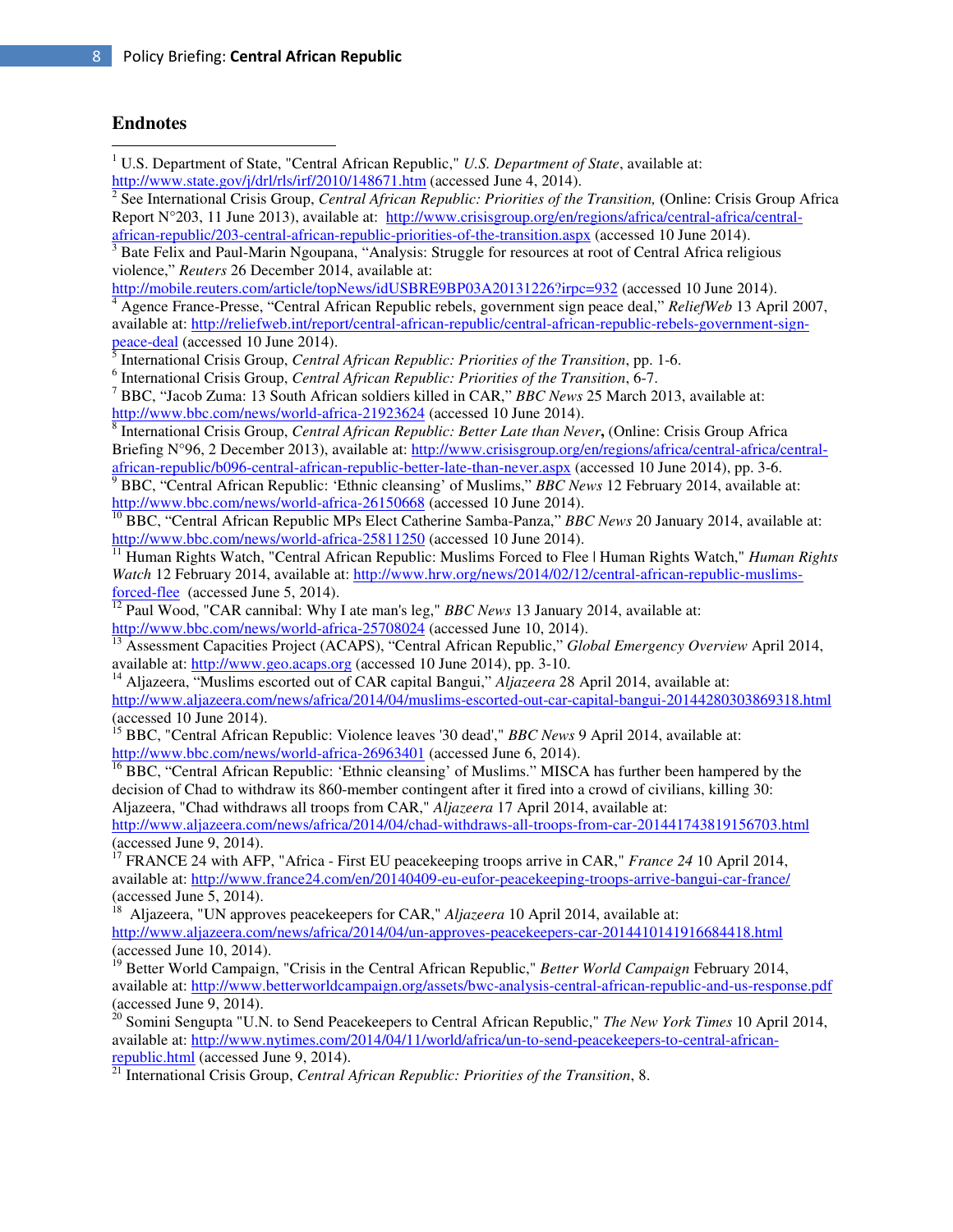$\overline{\phantom{a}}$ 

<sup>22</sup> Sam Fishman, "IntelBrief: Chad's Ambiguous Role in African Security," *Atlantic Council* 26 February 2014m available at: http://www.atlanticcouncil.org/publications/external/intelbrief-chad-s-ambiguous-role-in-africansecurity (accessed 10 June 2014).

 $\frac{23}{23}$  Felix and Ngoupana, "Analysis: Struggle for resources at root of Central Africa religious violence"; Only South Africa sent troops, for reasons which remain unclear: Lydia Polgreen and Scott Sayare, "South Africa to Withdraw Its Troops From Central Africa," *New York Times* 4 April 2013, available at:

http://www.nytimes.com/2013/04/05/world/africa/south-africa-to-withdraw-troops-from-central-africanrepublic.html (accessed 10 June 2014).

<sup>24</sup> International Crisis Group, *Central African Republic: Priorities of the Transition*, 9.

<sup>25</sup> Human Rights Watch, "Central African Republic: Seleka Fighters Regroup in North," *Human Rights Watch* 5 February 2014, available at: http://www.hrw.org/news/2014/02/05/central-african-republic-Séléka-fighters-regroupnorth (accessed 10 June 2014).

<sup>26</sup> Somini Sengputa and Alan Cowell, "Chad, Amid Criticism, Will Pull Troops From Force in Central Africa," *New York Times* 4 April 2014, available at: http://www.nytimes.com/2014/04/04/world/africa/as-leaders-meet-reportdescribes-chaos-in-central-african-republic.html? r=0 (accessed 10 June 2014); Human Rights Watch, "Central African Republic: Seleka Fighters Regroup in North."

<sup>27</sup> Emmanuel Braun and Crispin Dembassa-Kette, "Looting follows evacuation of Muslims from Central African capital," *Reuters* 27 April 2014, available at: http://www.reuters.com/article/2014/04/27/us-centralafrica-muslimsevacuation-idUSBREA3Q0KI20140427 (accessed June 7, 2014).

 $^{28}$  Human Rights Watch, "Central African Republic: Muslims Forced to Flee."

<sup>29</sup> International Crisis Group, *Central African Republic: Priorities of the Transition,* 6-9.

<sup>30</sup> See for example: Associated Press, "Central African Republic: Bangui mosque looted after Muslim exodus," *The Guardian* 27 April 2014, available at: http://www.theguardian.com/world/2014/apr/27/central-african-republicbangui-mosque-raid-muslims-flee (accessed June 17, 2014).

<sup>31</sup> Assanatou Baldé, "Centrafrique: Le président Bozizé craint un coup d'État," *Afrik.com* 26 December 2012, available at : http://www.afrik.com/centrafrique-le-president-bozize-craint-un-coup-d-etat (accessed 10 June 2014). <sup>32</sup> Felix and Ngoupana, "Analysis: Struggle for resources at root of Central Africa religious violence."

<sup>33</sup> Liesl Louw-Vaudran, "Conflict in the Central African Republic: it's not just about religion," *ISS Africa* 26 February 2014, available at: http://www.issafrica.org/iss-today/conflict-in-the-central-african-republic-its-not-justabout-religion (accessed 10 June 2014); This would seem to support Barry Posen's argument that such mutual insecurity – a "security dilemma" - can drive ethnic conflict: Barry R. Posen, "Security Dilemma and Ethnic Conflict," *Survival* 35, no. 1 (Spring 1993), pp. 27-47.

<sup>34</sup> Paul Wood, "CAR cannibal: Why I ate man's leg."

<sup>35</sup> For example, On March 21, 2014, Saoudi Abdouraman told Human Rights Watch that a Christian mob attempted to lynch him and two of his family members. "They were shouting that they would kill all the Muslims and wanted to set our car on fire" he reported. Human Rights Watch, "Central African Republic: Siege on Capital's Muslims | Human Rights Watch," *Human Rights Watch* 28 March 2014, available at:

http://www.hrw.org/news/2014/03/27/central-african-republic-siege-capital-s-muslims (accessed June 16, 2014).

 $36$  He was quoted as saying, "Revenge is good sometimes, and it's bad sometimes, but we have to do it... When Seleka took power, the Muslims who were our best friends were the ones who betrayed us, destroying our homes and killing our people… Now they are leaving, and it's a lesson to them": Geoffrey York, "In Central African Republic, a deadly spiral of revenge picks up speed," *The Globe and Mail* 26 February 2014, available at: http://www.theglobeandmail.com/news/world/car-the-scene-of-ferocious-killing-increasingly-forrevenge/article17130319/ (accessed June 7, 2014).

<sup>37</sup> World Food Programme Report, *Central African Republic Situation Report #39*, (Online, June 3, 2014) available at: http://reliefweb.int/report/central-african-republic/central-african-republic-situation-report-39-3-june-2014 (accessed June 10, 2014).

<sup>38</sup> Human Rights Watch, "Central African Republic: Siege on Capital's Muslims."

<sup>39</sup> IRIN News, "Briefing: Who are the anti-balaka of CAR?" *Reliefweb* 12 February 2014, available at: http://reliefweb.int/report/central-african-republic/briefing-who-are-anti-balaka-car (accessed June 17, 2014).

<sup>40</sup> Serge Kokpakpa, "Muslims march in Central African Republic capital, call for evacuation," *Reuters* 31 May 2014, available at: http://www.reuters.com/article/2014/05/31/us-centralafrica-protests-idUSKBN0EB0JF20140531 (accessed June 8, 2014).